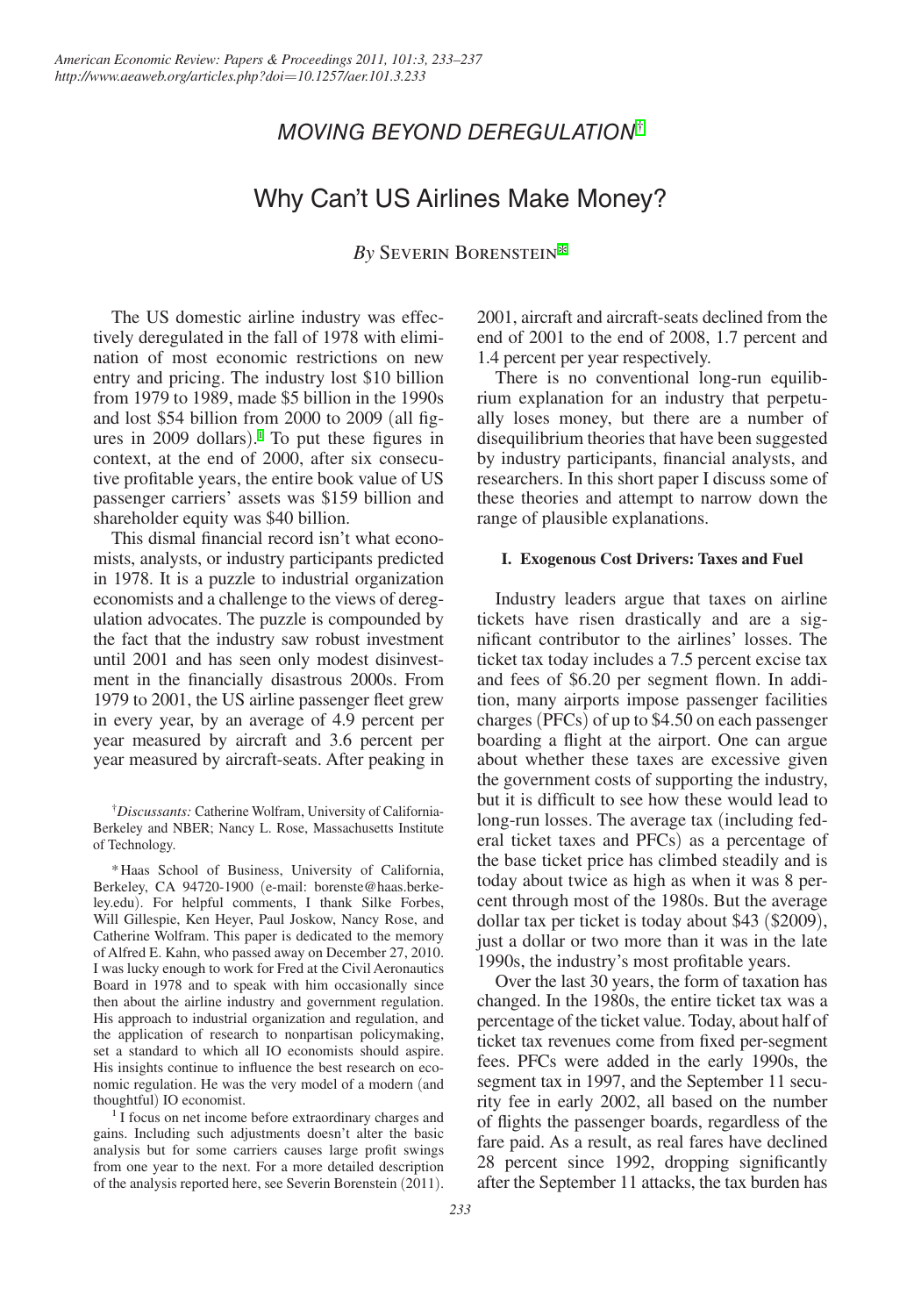increased as a percentage of the base fare. But the implied shift of demand (or marginal cost) that airlines face due to ticket taxation is today about the same as it was just before 9/11.

While taxes and fees have changed incrementally, the industry scale has changed massively. In the standard long-run adjustment dynamics, it seems that the industry should have been able to achieve the scale change necessary to incorporate and pass through these taxes. My own research (in progress) suggests that changes in passenger facilities charges are nearly entirely passed through to customers within two quarters.

Fuel cost increases have certainly been a significant component of losses in some years, most obviously 2008. Over the deregulation era, however, oil costs were highest in the first seven years and the most recent five years—over \$40 per barrel in 2009 dollars—but in the 19 intervening years—1986 to 2004—real oil and jet fuel prices were relatively stable and much lower than in the early period of deregulation. Yet, the industry still lost money in 13 of those 19 years and on net lost \$31 billion (\$2009).

When shocks do occur, there doesn't appear to be any barrier to capacity adjustment over three to six months in response, as occurred in the second half of 2008. Still, whether in response to higher taxes or oil prices, reducing flight schedules doesn't eliminate costs if those costs are fixed or sticky. In times of growing demand, carriers can adjust fairly smoothly to unanticipated cost increases by growing more slowly, without having to ground aircraft or reduce work force size. When demand is stagnant or declining, however, rescaling operations in response to upward cost shocks is more difficult and costly.

#### **II. Exogenous Demand Shocks**

The role of demand shocks in airline losses is most notable in 2001–02 and in 2008–09. Prior to 9/11, however, it appears that domestic demand grew fairly steadily. Inferring demand shifts from average price (adjusted for trip distance) and revenue passenger-miles, demand changes are presented in Figure 1 along with the change in US real GDP for comparison.<sup>2</sup>



FIGURE 1. AIRLINE DEMAND AND REAL GDP Relative to 1979

Demand increased by 110 percent from 1979 to 2000, growing in 16 of those 21 years. Yet, the industry made money in only eight of those years and overall lost \$3 billion (2009 dollars) over this period. The intermittent economic downturns during this period certainly affected airline industry profits, but it's very unlikely that investors expected demand growth would be completely constant and steady. It is hard to see how unanticipated demand shocks during this time could be a credible explanation for the overall poor performance before 9/11.

Demand shocks are a more plausible explanation for the losses of the 2000s. The post-9/11 demand drop, which was about 20 percent from 2000 to 2002, was unprecedented. By 2008, demand was still about 3 percent lower than it had been in 2000, and then it fell 11 percent in 2009. Because of the fixed capital costs and sticky labor costs, the decade of depressed demand was accompanied by a decade of depressed prices. In real terms, prices were 20 percent lower in 2009 than in 2000 despite the fact that jet fuel prices were about \$0.59 per gallon (52 percent) higher, which, based on 2009 revenue passenger-miles per gallon of fuel, raised overall costs by about 9 percent.

#### **III. Entry and Expansion of Low-Cost Carriers**

Many industry observers and participants point to low-cost (and low-fare) carriers (LCCs)

<sup>2</sup> Following Borenstein and Nancy L. Rose (2007), demand is assumed to be  $Q = AP^{\varepsilon}$ , where *Q* is domestic revenue passenger-miles, *P* is an index of domestic yield

<sup>(</sup>adjusted for trip distance) and  $\varepsilon = -1$ . Figure 1 tracks *A* over time. See Borenstein (2011) for details.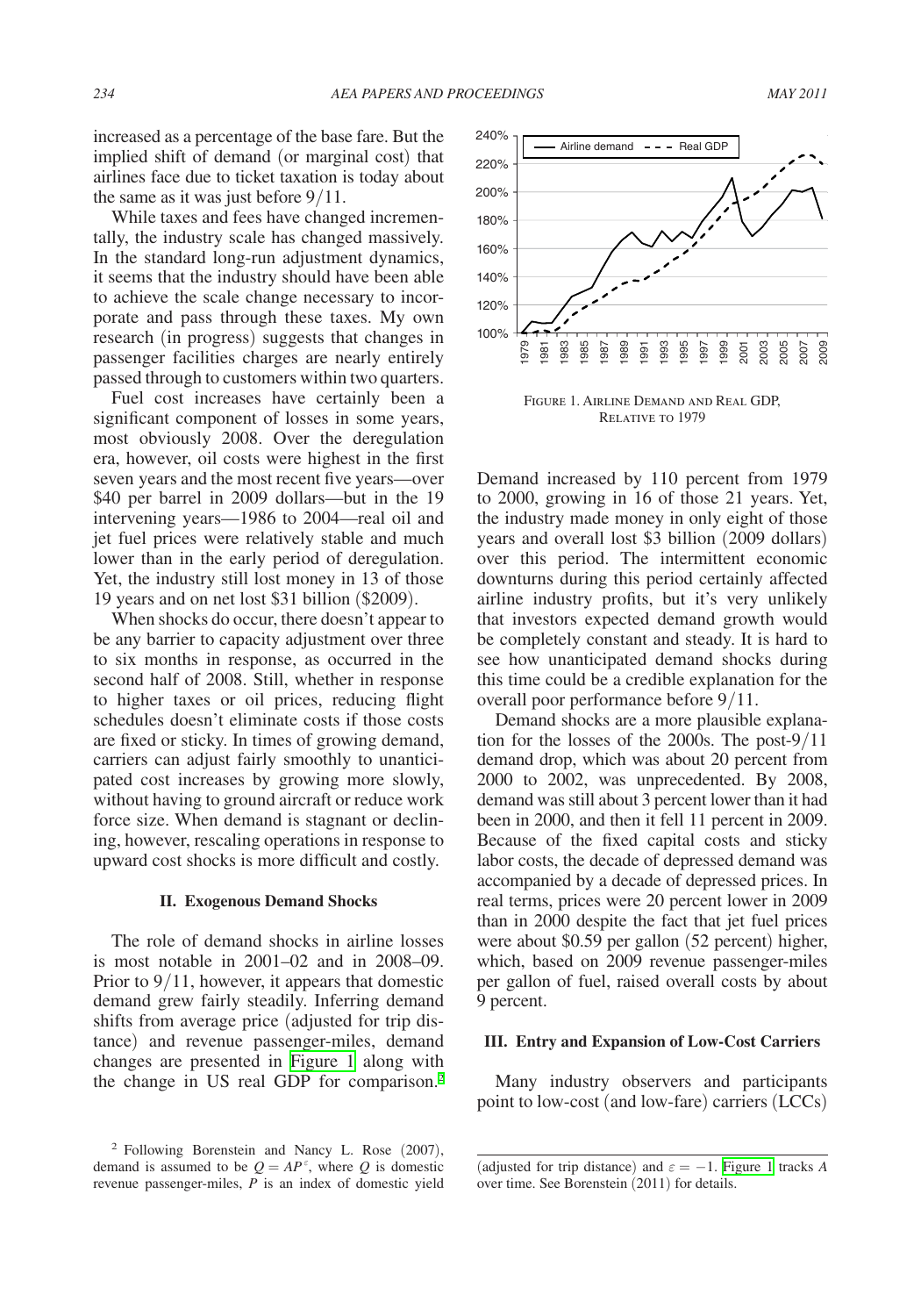

Figure 2. Aircraft-Seats in Fleet

as part of the reason for low industry profits, but there is wide disagreement on what the connection is. If LCCs are simply offering a lowerquality product, then their differentiated product should find its niche in the market if there is sufficient demand for that quality level, yielding an equilibrium with both types earning normal returns.

Among industry and labor leaders, a common view is that new low-cost entrants and LCC incumbents have made excessive capacity investments during growth periods, and sometimes even during downturns, that have depressed prices for all. In order to discourage excessive investment, the largest airline pilots union has called for increasing capital requirements as part of FAA licensing of new airlines.

But the evidence doesn't appear to support the idea that new entrants or older LCCs are more prone to overinvestment than the legacy airlines. Figure 2 presents the aircraft-seat fleet size of LCCs and non-LCCs (including legacy carriers and regional carriers who generally operate as codeshare partners to the legacy carriers). It shows that LCCs in aggregate have experienced no more erratic fleet size adjustments despite being less well-established on average.<sup>3</sup> In fact, they continued to grow gradually even after 9/11 while remaining much less unprofitable than the legacy carriers, as shown below. If anything, it appears to be the legacy carriers who are more

prone to overinvestment relative to the growth of their traffic. Figure 2 also shows that the changes in LCC fleet size are dwarfed by the variation of the non-LCC fleet, suggesting that LCC investment decisions have not been the primary driver in industry capacity changes.

An alternate view of LCCs is that they have been gradually chipping away at the entrenched positions of legacy carriers that have much higher costs. The change has been gradual, because the legacy carriers are also protected by network marketing programs and other activities that raise barriers to entry by more efficient firms. Potentially exclusionary activities of legacy carriers include frequent-flyer programs (FFPs) and corporate discount programs that exchange discounts for customer loyalty on a portfolio of unrelated routes, $4$  as well as relationships with airports that allow large incumbents to restrict the availability of gates, landing slots, and other resources to potential entrants.

LCCs have been growing steadily since the early 1990s, from about 10 percent market share in 1994 to about 24 percent in 2009, with Southwest accounting for about half of LCC traffic in most years. LCCs now compete (defined as at least 10 percent passenger share) on over 60 percent of all airport pairs. And LCCs have maintained much lower costs than the legacy carriers. [Figure 3](#page-3-0) shows that, adjusted for the average flight distance, legacy carrier costs have remained 30 percent to 60 percent higher than the LCCs' for nearly all of the deregulation era, averaging about 40 percent higher in the last decade.

While the cost differential between LCCs and non-LCCs has remained large, the average price differential has been shrinking, as shown in [Figure 4. Figure 4](#page-3-0) is adjusted for the average trip distance of passengers flying on each type of carrier. LCC fares have declined much less than those of legacy carriers in the 2000s, reflecting their lower burden of excess aircraft capacity. This is no doubt a large part of the reason that LCCs have suffered much milder losses in the 2000s, as shown in [Figure 5.](#page-3-0)

 $3$  The declines in 1987, 1988, and 2007 were due to a legacy carrier absorbing an LCC.

<sup>4</sup> Borenstein (1996) discusses the potential anticompetitive effects of such repeat-buyer programs in more detail. Mara Lederman (2007, 2008) presents evidence on the impact of FFPs.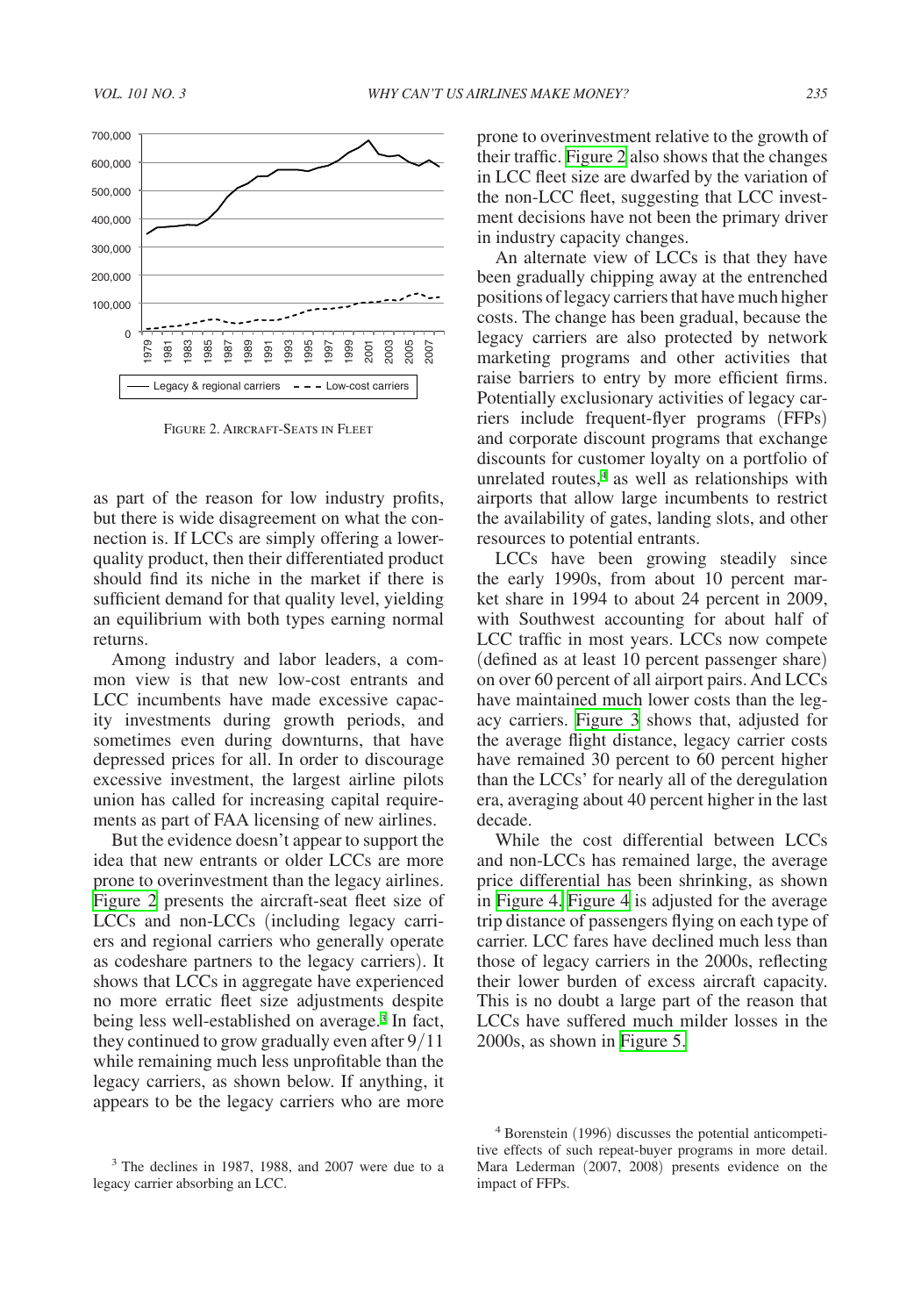<span id="page-3-0"></span>

Figure 3. Operating Cost per Available Seat-Mile (*2009 cents*, *adjusted for flight distance*)



Figure 5. Net Income per Available Seat-Mile (*2009 cents*)



Figure 4. Price Premium of Legacy Carriers (*adjusted for trip distance*)

### **IV. A Series of Unfortunate Events?**

Demand and cost shocks have certainly played a significant role in the airline industry's poor financial results, but there is little reason to think those disruptions will be less frequent in the future. After more than 30 years, it seems unlikely that airline losses are due entirely to a series of unfortunate exogenous events relative to what management and investors should have expected.

Throughout deregulation, the legacy carriers have maintained much higher costs than LCCs, but the price premia they have been able to charge have declined by more than 60 percent over the last 20 years.<sup>5</sup> As a result, while the exogenous demand and cost shocks have affected all carriers, the legacy airlines have fared much worse financially, and LCCs have grown steadily.

The response of legacy carriers has been to expand their networks through mergers and alliances. There is little evidence that such moves narrow the cost gap with LCCs, but network expansion may help differentiate their products and improve service. It also may increase their ability to use network marketing devices to dampen LCC competition.<sup>6</sup>

The financial results for legacy airlines and LCCs have improved substantially in 2010, and the industry seems likely to be closer to breakeven on domestic operations. Still, the experience of the last decade suggests that until legacy carriers can either close the cost gap with LCCs or increase the price premium they can maintain, they will likely have difficulty earning consistent profits through the typical cycles in the airline business environment.

This short paper obviously doesn't settle the issues surrounding airline profitability. The topic would benefit from much more investigation by industrial organization economists.

<sup>&</sup>lt;sup>5</sup> All price calculations in this paper include average baggage fees and cancellation fees by airline and so account for the recent rise in revenues from these sources.<br><sup>6</sup> There is a lengthy literature on the impact of airline alli-

ances that expand network effects. See Olivier Armantier and Oliver Richard (2008) and citations therein.